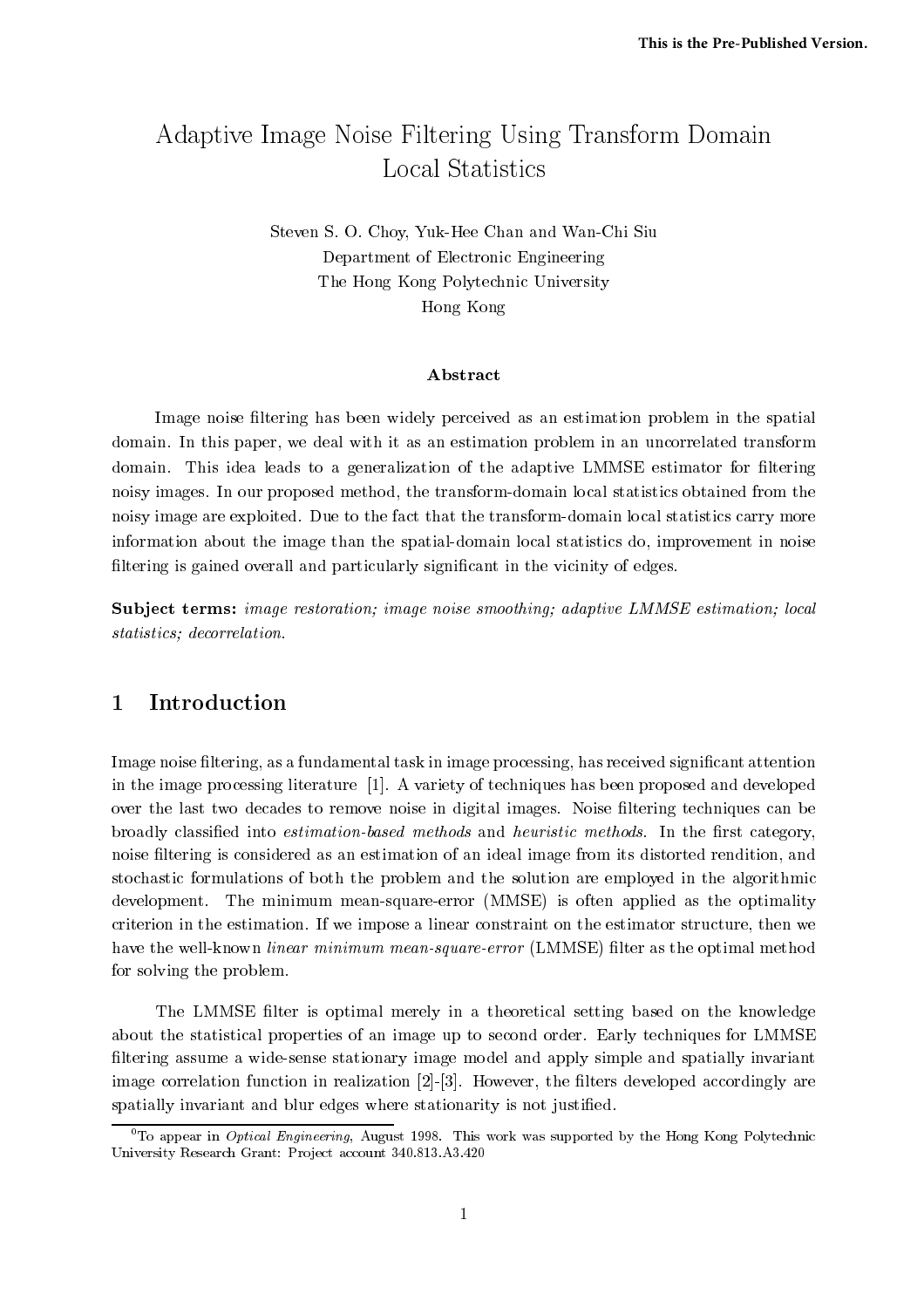In order to overcome the drawback of blurring edges, various spatially adaptive techniques were proposed for improving the performance of the LMMSE filtering  $[4]-[7]$ . These techniques were developed from nonstationary image models and utilize local statistics of the image to make improvement on the filtering performance. A number of refined techniques had also been proposed, such as Refs.  $[8]-[12]$ , which obtained an improved filtering result by refining the estimation of local statistics of the image.

As alternatives to estimation-based methods, a host of adaptive or nonlinear techniques derived from heuristic approaches have also been proposed in the literature, some of which are highlighted in Refs. [13]-[19]. In general, these techniques operate in the spatial domain and apply certain type of local operation to perform noise smoothing. They would not make use of any specic assumption about signal and noise models. Their common concerns are the suppression of noise corruption and the preservation of image details in the distorted observation.

Although of great variety in the existing image noise ltering techniques, nearly all of them are based on spatial-domain processing of the distorted image. They generally process image data in the spatial domain to diminish the noise while preserve important image details such as edges and lines. Image noise filtering has been widely perceived as the spatial-domain estimation and processing. In this paper, we present a new perspective on image noise filtering. We deal with it as an estimation problem in an uncorrelated transform domain. This idea leads to a generalization of the adaptive local LMMSE filter which includes the well-known spatially adaptive LMMSE filter  $[6], [10]$  as one of its examples.

In conventional local LMMSE filtering, image pixels are considered to be jointly independent. Instead of minimizing the overall MSE of the image, the MSE of each individual pixel is minimized independently with the use of the statistics about that pixel. The local LMMSE estimator can well approximate the optimal LMMSE estimator when the correlations among image pixels are low. However, it is generally recognized that image pixels are highly correlated. There is no fundamental reason to treat pixels as being jointly independent in devising a noise smoothing filter.

To comply with the fact that images are highly correlated random fields, and at the same time not to complicate the noise filtering process too much, we suggest first decorrelating the image pixels into less-correlated components by making use of the image transform theory [1] and then performing a local LMMSE estimation in the new uncorrelated domain. By doing so, two advantages can be gained. First, since the transform components are less correlated as compared to image pixels, performing local LMMSE estimation in the transform domain can better approximate the optimal LMMSE filter. Another advantage also comes from the decorrelation property of the image transform. The local LMMSE filter in practice necessitates the estimation of the statistical mean and variance of each component under processing. These statistics have to be estimated from the distorted image, and, therefore, there must be some estimation errors. Since in the transform domain the components are less correlated, the estimation of their statistics is less sensitive to noise as compared to that in the spatial-domain. This will lead to a filter that is less sensitive to the estimation error and, as a result, certain amount of improvement can be gained in noise filtering.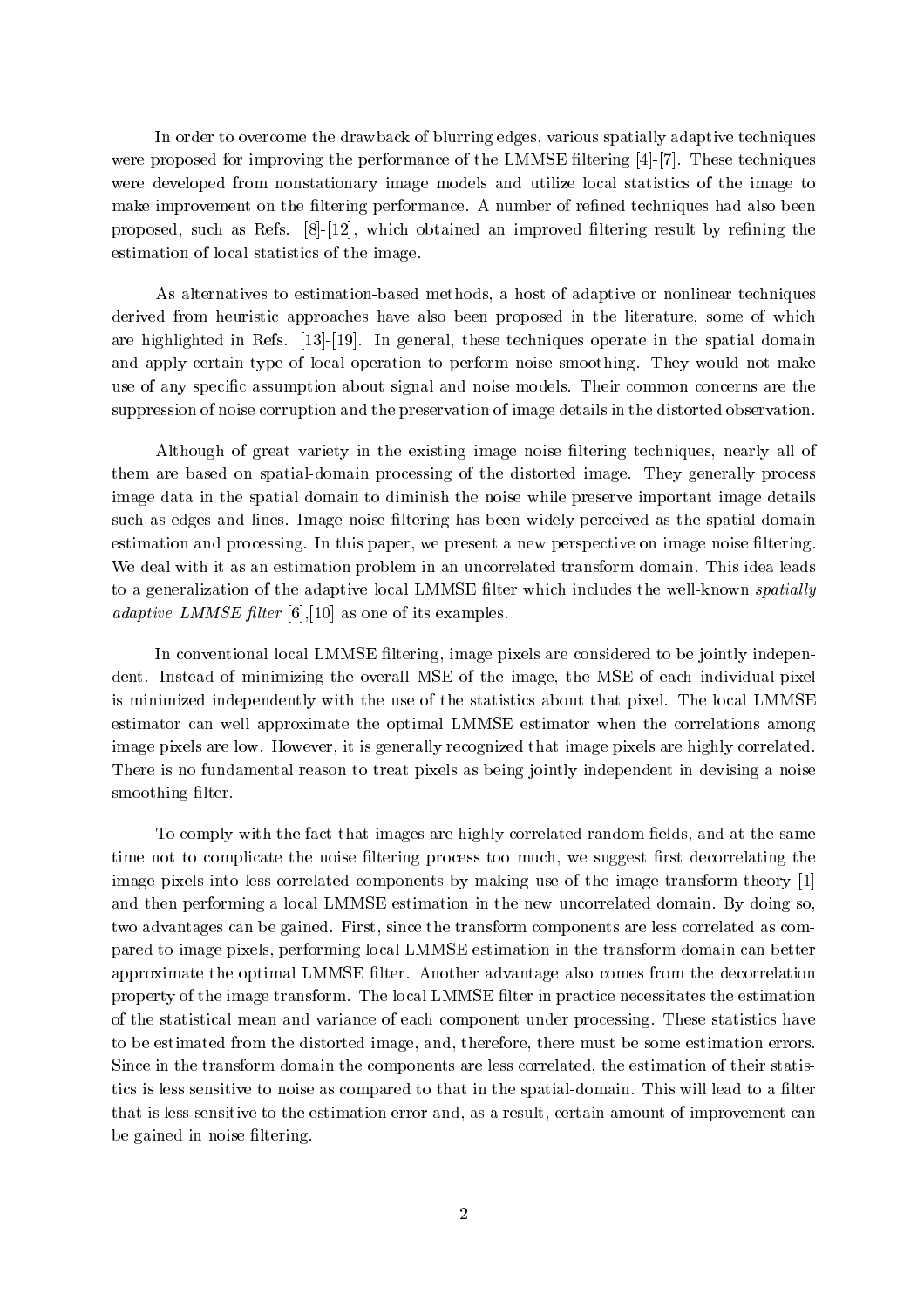In this paper, inspired by the aforementioned idea, we provide a generalized version of the adaptive local LMMSE filter. We eventually come to a noise smoothing filter where filtering is adapted to the local characteristics about the transform components. This filter preserves the simplicity of point processors in the transform domain, and improves the noise filtering performance over the spatially adaptive filter in the neighborhood of edges. Improvement gained by the proposed filter is due to the exploitation of the local statistics in the uncorrelated transform domain rather than those in the spatial-domain.

#### 2Noise Filtering as an Estimation in Transform Domain

Throughout this paper, a digital image  $f(m, n)$ , where  $(m, n)$  are the spatial coordinations, is represented as a  $N \times 1$  vector  $\mathbf{t} = [f_1, f_2, \cdots, f_N]^{\mathsf{T}}$  by lexicographical ordering. Matrix-vector notation will be used in our formulation for the sake of simplicity.

Consider the observation equation

$$
\mathbf{g} = \mathbf{f} + \mathbf{n},\tag{1}
$$

where  $g$  is the degraded observation, f is the ideal image, and  $n$  is a zero-mean white noise with covariance matrix  $\mathbf{C}_n = \sigma_n^2 \mathbf{I}$ . The LMMSE estimation of f is well-known to be [1]

$$
\hat{\mathbf{f}} = E(\mathbf{f}) + \mathbf{C}_f (\mathbf{C}_f + \mathbf{C}_n)^{-1} [\mathbf{g} - E(\mathbf{g})], \qquad (2)
$$

where  $E(\bullet)$  is the expectation operator and  $C_f$  is the covariance matrix of f.

The image covariance matrix is usually over-simplified to be diagonal in order to reduce the complexity of the LMMSE estimator. This simplication is accompanied by the assumption that images are white (statistically uncorrelated) random helds [10]. Suppose  $\sigma_{f_i}$  denotes the ensemble variance of f at spatial position  $i = (m, n)$ . The covariance matrix of f is then given by

$$
\mathbf{C}_f = \text{diag}\left(\sigma_{f_1}^2, \sigma_{f_2}^2, \cdots, \sigma_{f_N}^2\right). \tag{3}
$$

This diagonal form of covariance matrix simplies the LMMSE estimator from the matrix-vector processing to the following scalar processing

$$
\hat{f}_i = E(f_i) + \frac{\sigma_{f_i}^2}{\sigma_{f_i}^2 + \sigma_n^2} [g_i - E(g_i)], \qquad (4)
$$

where  $f_i$ ,  $g_i$  and  $f_i$  are respectively the  $i$ -th element of  $\bf{r}$ ,  $\bf{g}$  and  $\bf{r}$ . Therefore, by imposing a white assumption on f, the LMMSE estimation of f decomposes into independent LMMSE estimations of  $f_i$ 's. This form of LMMSE estimation in essence minimizes the local MSE rather than the overall MSE. Because of its local nature in estimation, (4) is commonly referred to as local LMMSE filter [10]. To emphasize that this local LMMSE estimation is performed in the spatial domain, in this paper we would call it *spatial local* LMMSE filter.

Although the assumption that images are white random fields can simplify the LMMSE estimator to a very desirable structure, it goes against the common recognition that images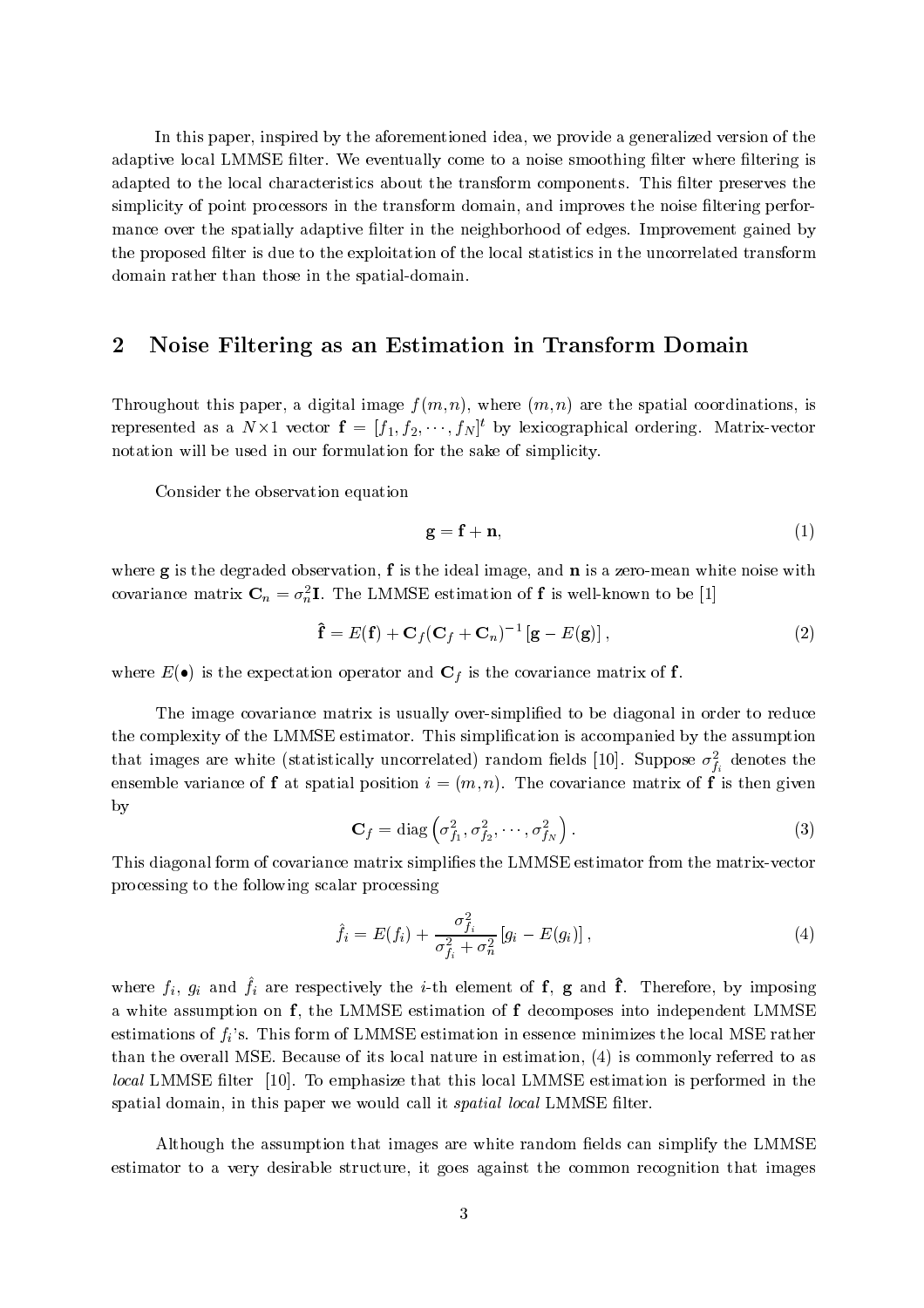are highly correlated random fields  $[11]$ . To remedy the situation, in the following part of this section, we will formulate image noise filtering as a LMMSE estimation in an uncorrelated transform domain instead of the highly-correlated spatial domain.

Let us define the residual of the ideal image as

$$
\mathbf{f}' = \mathbf{f} - E(\mathbf{f}).\tag{5}
$$

 $\sup$  suppose that matrix  $\bf 1$  represents a unitary transformation that can decorrelate  $\bf 1$  . Here, decorrelating F-means making elements of  ${\bf H}$  much less correlated than those of F-Dy applying  ${\bf T}$ to f 0, we have

$$
\mathbf{F}' = \mathbf{F} - E(\mathbf{F}),\tag{6}
$$

where  $\mathbf{F} = \mathbf{I}$  and  $\mathbf{F} = \mathbf{I}$  is note that  $\mathbf{F}$  rather than is more appropriate to be modeled as a white process. Then, the covariance matrix of  $\bf{F}$  can be well approximated by

$$
\mathbf{C}_F = \text{diag}\left(\sigma_{F_1}^2, \sigma_{F_2}^2, \cdots, \sigma_{F_N}^2\right),\tag{7}
$$

where  $\sigma_{F_i}$  represents the variance of the *i*-th element of **F**.

Similarly, let us define the residual of the observed image as

$$
\mathbf{g}' = \mathbf{g} - E(\mathbf{g}).\tag{8}
$$

Applying **T** to **g**', together with the knowledge derived from (1) that  $E(g) = E(f)$ , we have

$$
\mathbf{G}' = \mathbf{G} - E(\mathbf{G}) = \mathbf{F}' + \mathbf{N},\tag{9}
$$

where  $G = Tg$ ,  $G' = Tg'$  and  $N = Tn$ .

The LMMSE estimate of **F** is given as

$$
\hat{\mathbf{F}} = E(\mathbf{F}) + \mathbf{C}_F (\mathbf{C}_F + \mathbf{C}_N)^{-1} [\mathbf{G} - E(\mathbf{G})]. \tag{10}
$$

Here,  ${\bf C}_N=E\{({\bf Tn})({\bf Tn})^{\bf t}\}={\bf T}{\bf C}_n{\bf T^t}={\bf T}\sigma_n^2{\bf I}{\bf T^t}=\sigma_n^2{\bf I}.$  Since both  ${\bf C}_F$  and  ${\bf C}_N$  are diagonal, the above matrix-vector expression can be simplified to the following scalar form

$$
\hat{F}_i = E(F_i) + \frac{\sigma_{F_i}^2}{\sigma_{F_i}^2 + \sigma_n^2} [G_i - E(G_i)],
$$
\n(11)

where  $F_i$ ,  $G_i$  and  $F_i$  denote respectively the *i*-th element of  $\mathbf{r}$ ,  $\mathbf{G}$  and  $\mathbf{r}$ . Having the estimate  $\mathbf{\hat{F}}$ , the estimate of f is then obtained with  $\mathbf{\hat{f}} = \mathbf{T}^{-1}\mathbf{\hat{F}}$ . Different from the spatial local LMMSE estimator (4), the estimator (11) is "transform-domain local" in the sense that the estimation of f is achieved via the local LMMSE estimation of each transform component. In view of this, we term it as *transform-domain local LMMSE filter*.

The reason for decorrelating the image before performing the estimation is, as we have stated before, to make the elements to be estimated uncorrelated with each other so that the LMMSE estimation can be simplied to be a local LMMSE estimation. This simplication is based on the assumption that  $F'$  is a white random field. The validity of this assumption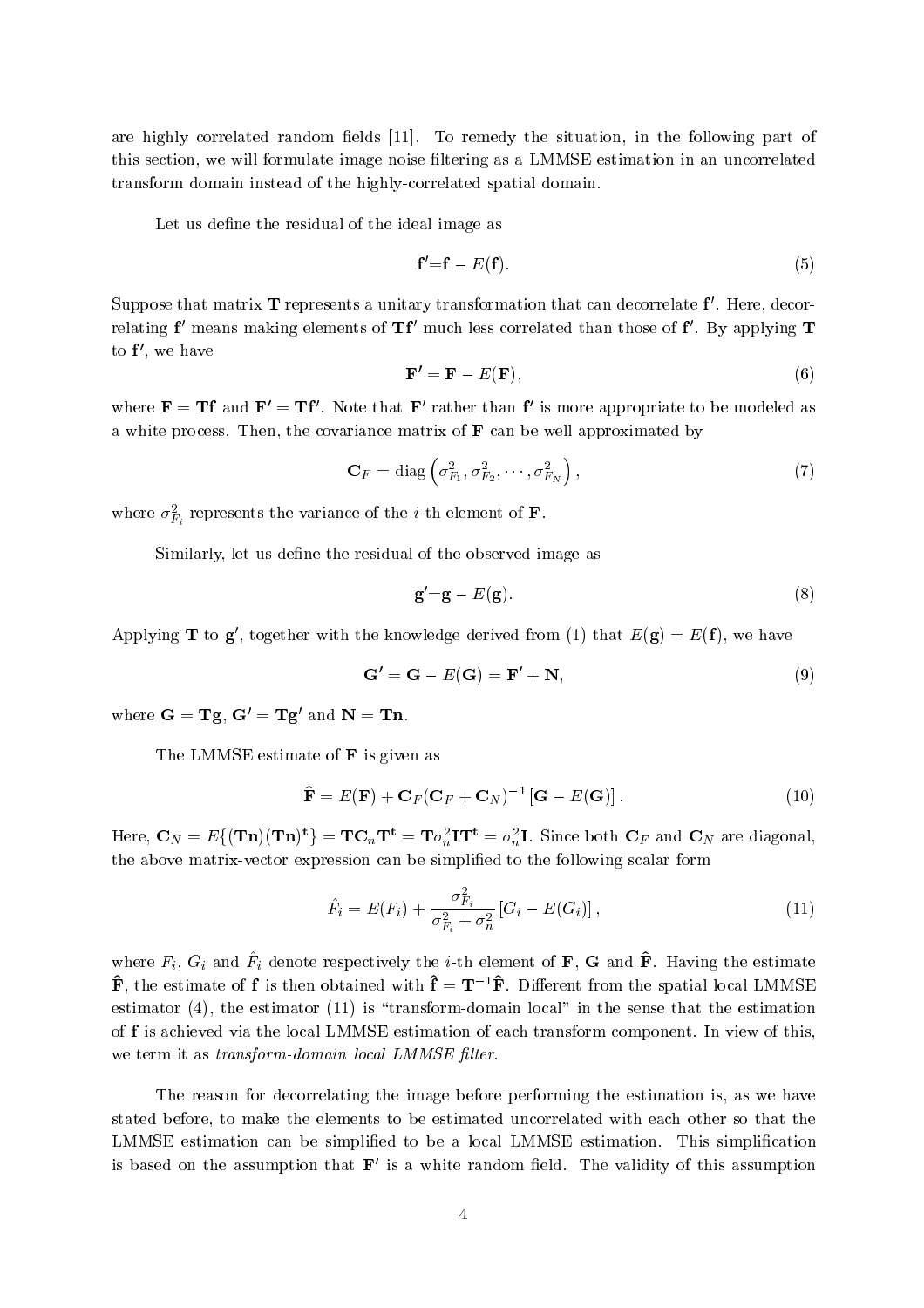depends on the choice of transform  $T$ . Theoretically, the optimal  $T$  is the Karhunen-Loeve transform (KLT) [1]. However, from a practical point of view, the KLT is not recommended as performing a KLT is computationally very expensive. Appropriate alternatives are those transforms which have fast realization algorithms and yet can decorrelate images to a large extent. For instance, the discrete cosine transform (DCT) is such an appropriate candidate [20]. Throughout our empirical justification and simulation studies, the decorrelation transform T would be approximated with a periodic 8-8 two-dimensional DCT kernel.Specically, to decorrelate an image, we first partition it into a number of non-overlapped subimages of size 8 $\times$ 8 and then performed an 8 $\times$ 8 DCT to each of them. We exploit this block-based DCT as it can take advantage of the spatial local characteristics of an image and requires little computational effort. Hereafter, we use  $T_B$  to denote this block-based DCT.

#### 3Transform Domain Local Statistics

The implementation of the proposed transform-domain local LMMSE filter necessitates the estimation of the unknown ensemble statistics, namely,  $E(\mathbf{r}_i)$  and  $\sigma_{\mathbf{F}_i}$ . Before presenting our approach to this problem, it behooves us to review the conventional solution for the spatial local LMMSE filter.

In implementing the spatial local LMMSE filter shown in  $(4)$ , the required ensemble statistics are usually replaced with the statistics obtained by a spatial averaging over a uniform window. Specifically, the ensemble mean  $E(f_i)$  is replaced with

$$
\bar{f}_i = \bar{f}(m, n) = \frac{1}{(2L+1)^2} \sum_{p=-L}^{L} \sum_{q=-L}^{L} f(m+p, n+q)
$$
\n(12)

and the ensemble variance  $\sigma_{f_i}$  is replaced with

$$
\nu_{f_i} = \nu_{f(m,n)} = \frac{1}{(2L+1)^2} \sum_{p=-L}^{L} \sum_{q=-L}^{L} [f(m+p, n+q) - \bar{f}(m, n)]^2.
$$
 (13)

In above,  $(ZL + I)^2$  is the extent of the analysis window. The above two statistics,  $f_i$  and  $\nu_{f_i}$ , are widely used in image enhancement and restoration [1], [6], [8], [10], [12]. However, in the literature there is an inconsistency in terming them. They are termed as "sample", "local" or "local spatial" statistics. Throughout this paper, we would use the term "spatial-domain local statistics" to refer to them. Having the ensemble statistics replaced with the spatial-domain local statistics, the spatial local LMMSE filter becomes

$$
\hat{f}_i = \bar{f}_i + \frac{\nu_{f_i}}{\nu_{f_i} + \sigma_n^2} \left[ g_i - \bar{g}_i \right]. \tag{14}
$$

This filter is effectively an adaptive filter where image noise filtering is adapted to the spatialdomain local statistics, and it is commonly referred to as *spatially adaptive* LMMSE filter.

As for the proposed transform-domain local LMMSE filter, the information required is the ensemble statistics (mean and variance) of the transform coefficient  $F_i$ . In the following we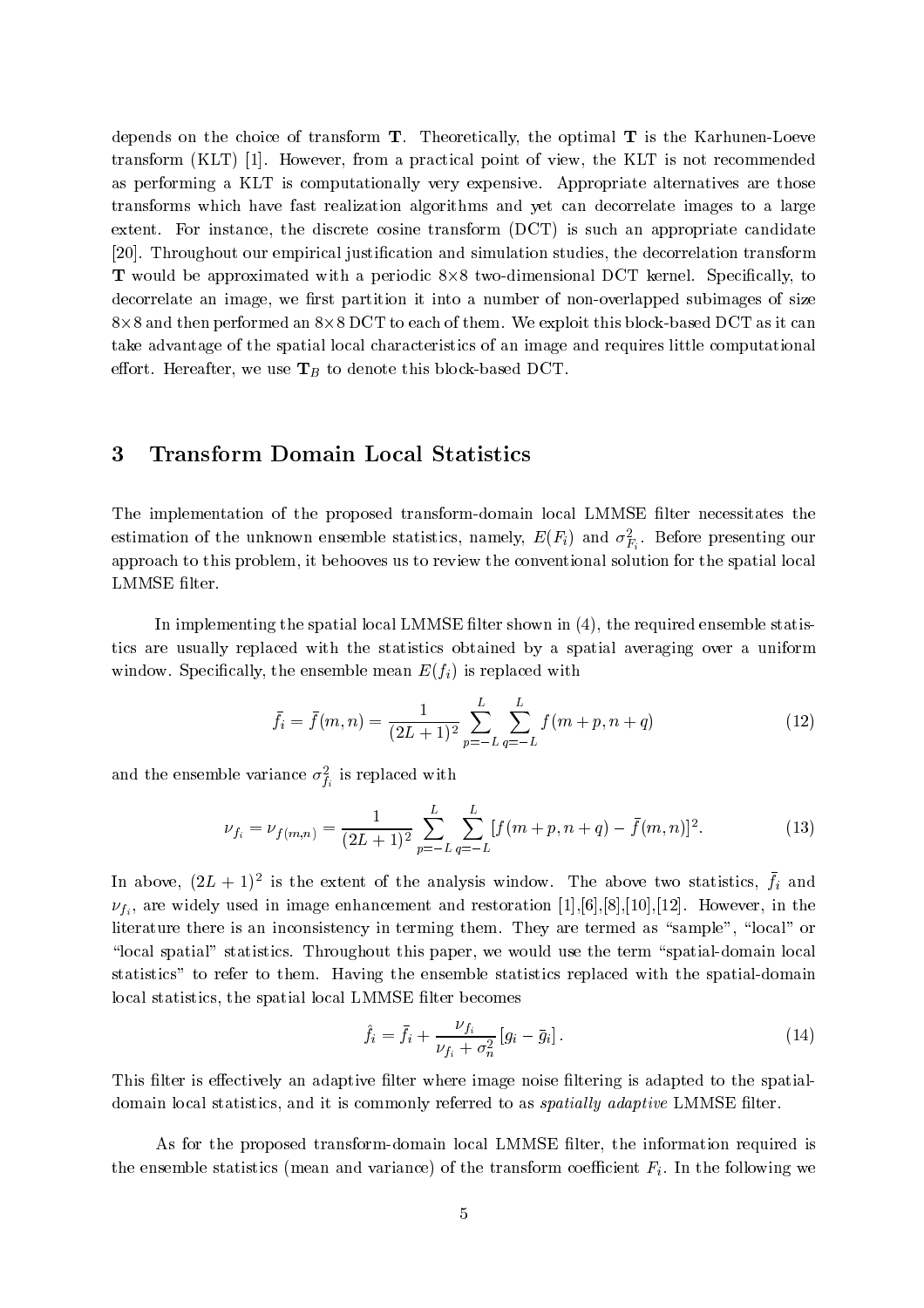would define "transform-domain local statistics", which are computed from a single image. We then use them to replace the ensemble statistics of  $F_i$ . To distinguish the local statistics from the ensemble statistics, the local ineall and variance are respectively denoted as  $F_i$  and  $F_i$ . Our idea on the local statistics of the transform coefficients is illustrated in the following.

Let  $f^{}$  denote the shift version of f obtained by shifting all its elements m steps up and n steps right in the spatial domain. Its transform,  $\mathbf{I}(\mathbf{I}^{(m),m})$ , is denoted as  $\mathbf{F}^{(m),m}$ . The  $\tau$  ansform-domain focal mean  $\Gamma_l$  and focal variance  $\Gamma_{l_i}$  are defined as

$$
\bar{F}_i = \frac{1}{(2L+1)^2} \sum_{m=-L}^{L} \sum_{n=-L}^{L} F_i^{} \tag{15}
$$

$$
\Upsilon_{F_i} = \frac{1}{(2L+1)^2} \sum_{m=-L}^{L} \sum_{n=-L}^{L} \left[ F_i^{} - \bar{F}_i \right]^2.
$$
 (16)

Here,  $(ZL+1)^2$  is the total number of shifted images used in obtaining the statistics.

It is worthwhile to note that, when **T** is particularly set to be the identity matrix,  $\bar{F}_i$ in the company of the company of the and  $\Upsilon_{F_i}$  are respectively equivalent to the spatial-domain local mean and variance. Hence, the spatial-domain local statistics are only special cases of the transform-domain local statistics we defined.

By replacing  $E(F_i)$  and  $\sigma_{F_i}$  in (11) with  $F_i$  and  $\Gamma_{F_i}$ , we have a miter which adapts intering to the transform-domain local statistics. Explicitly, it is written as

$$
\hat{F}_i = \bar{F}_i + \frac{\Upsilon_{F_i}}{\Upsilon_{F_i} + \sigma_n^2} \left( G_i - \bar{G}_i \right). \tag{17}
$$

Note that this form of adaptive filter includes the spatially adaptive LMMSE filter stated in (14) as a special case. Specically, when the concerned transform is set to be the identity transform,  $(17)$  is just equivalent to  $(14)$ . We finish up generalizing the spatially adaptive LMMSE filter to transform domain. For the sake of reference, we hereafter term  $(17)$  as transform-domain adaptive LMMSE filter.

#### 4Empirical Justification

Before discussing the matters of practical realization, we first use a few empirical studies to justify that the idea we have brought forward is useful for image noise filtering.

In the first place, let us use an example to illustrate that the transform-domain local statistics (TDLS) carry more information about an image as compared to the spatial-domain local statistics (SDLS). Figure  $1(a)$  shows a testing image for our example. Figure  $1(b)$  is its residual where the information carried by the SDLS were deducted from the testing image. Explicitly, its *i*-th pixel is given as  $(j_i - j_i)/\nu_{f_i}$  with L set to be 1 in computing  $j_i$  and  $\nu_{f_i}$ . This deduction transforms some regions of the image into white noise. However, in edge regions,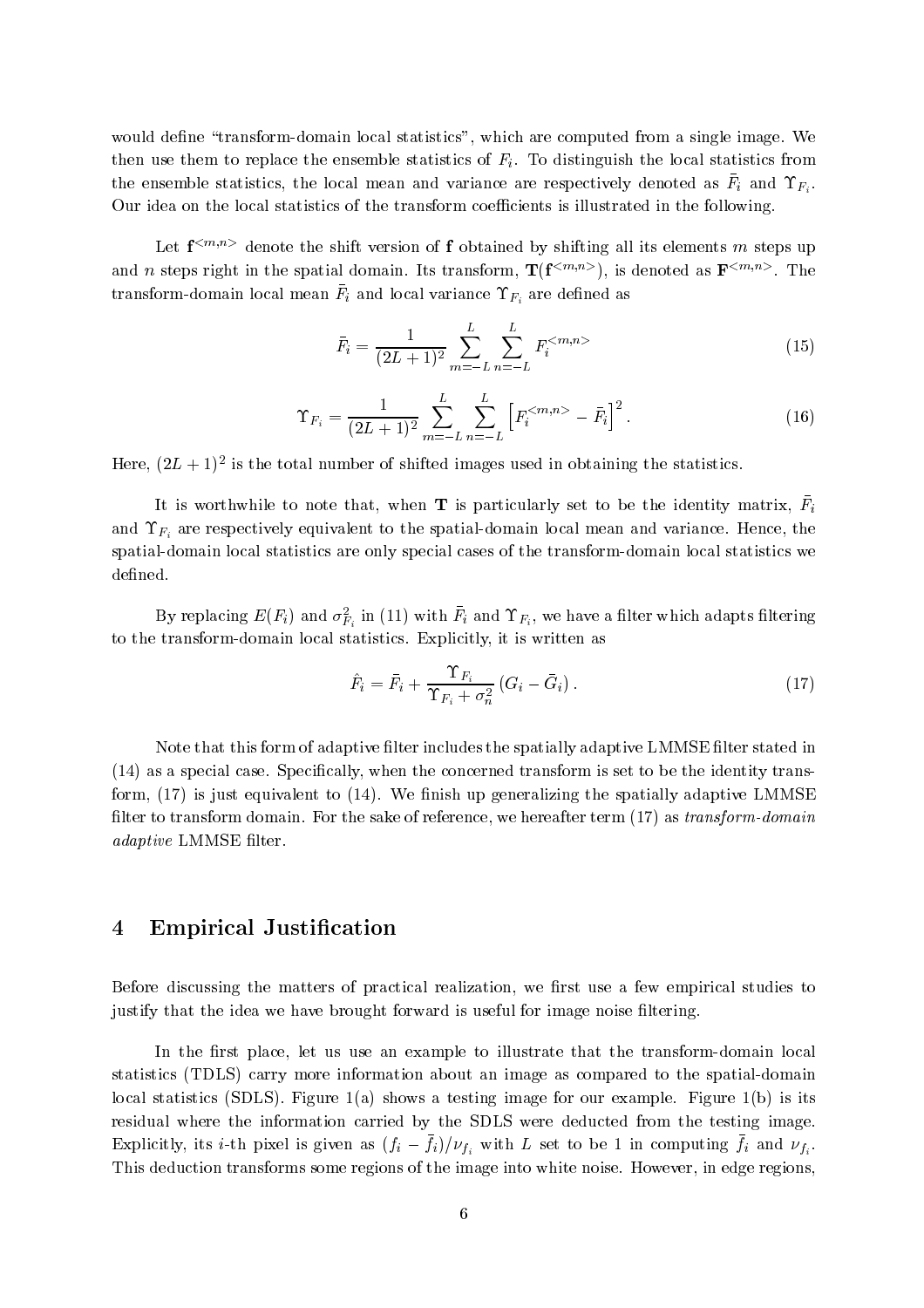substantial visible correlations still exist. This indicates that using the SDLS to describe an image is inadequate in the vicinity of edges. In order to demonstrate that the TDLS can retain more information about the image, we first apply  $T_B$  to decorrelate the testing image and then deduct the information carried by the TDLS from the testing image. The i-th transform component of the residual is given as  $(F_i - F_i)/F_i$  with L set to be 1 in computing  $F_i$  and  $F_i$ . Figure  $1(c)$  shows the deduction result in the spatial domain. It is observed that edges retained in Figure  $1(c)$  are less visible as compared with those in Figure  $1(b)$ . This implies that more structural information about the image is carried by the TDLS than by the SDLS.

Next, we use two noise filtering examples to demonstrate that the adaptive filter using TDLS can perform better than that using SDLS. A distorted image, shown in Figure 2(b), was produced by adding white noise of variance  $\sigma_n^2 = 400.0$  to the testing image shown in Figure  $2(a)$ . Noise smoothing was then carried out by implementing (17) with L set to be 1. Note that we use the undistorted image to compute  $F_i$ 's and  $\Upsilon_{F_i}$ 's with (15) and (16). Figure 2(c) shows the filtered image obtained with  $T = T_B$  while Figure 2(d) shows that with  $T = I$ . Note that the latter is actually the result provided by the spatially adaptive filter shown in  $(14)$ . It was found that the adaptive filter using TDLS outperforms that using SDLS. Their performance difference is substantial especially in the vicinity of edges. Figure 3 shows the same set of filtering results of another testing image. These experimental results confirm that the TDLS carry more information about an image and are therefore more useful for effective image noise smoothing.

#### 5Practical Considerations

In practical cases, since the undistorted image is unavailable, the statistics  $F_i$  and  $\Gamma F_i$  have to be estimated from the noisy data. In this section, we discuss how to approximate  $\Gamma_i$  and  $\Gamma F_i$ solely based on the given distorted image  $g$ .<br>From  $(1)$ , we have

$$
G_i^{} = F_i^{} + N_i^{}.
$$
\n(18)

Hence, by definition, the transform-domain local mean and variance or  $\mathbf{g}$ , denoted as  $\mathbf{G}_i$  and  $\Upsilon_{G_i}$  respectively, are given as

$$
\bar{G}_i = \bar{F}_i + \bar{N}_i,\tag{19}
$$

$$
\Upsilon_{G_i} = \Upsilon_{F_i} + \Upsilon_{N_i} - 2\xi_i \tag{20}
$$

where

$$
\xi_i = \frac{1}{(2L+1)^2} \sum_{m=-L}^{L} \sum_{n=-L}^{L} \left\{ (F_i^{- \bar{F}_i)(N_i^{- \bar{N}_i) \right\},\tag{21}
$$

and  $N_i$  and  $N_i$  are respectively the transform-domain local mean and variance of **n**. Since  $N$ is zero-mean white,  $N_l$  should be very close to zero and its value is insignificant as compared with that of  $F_i$ . Hence, we can approximate  $F_i$  as

$$
\bar{F}_i = \bar{G}_i. \tag{22}
$$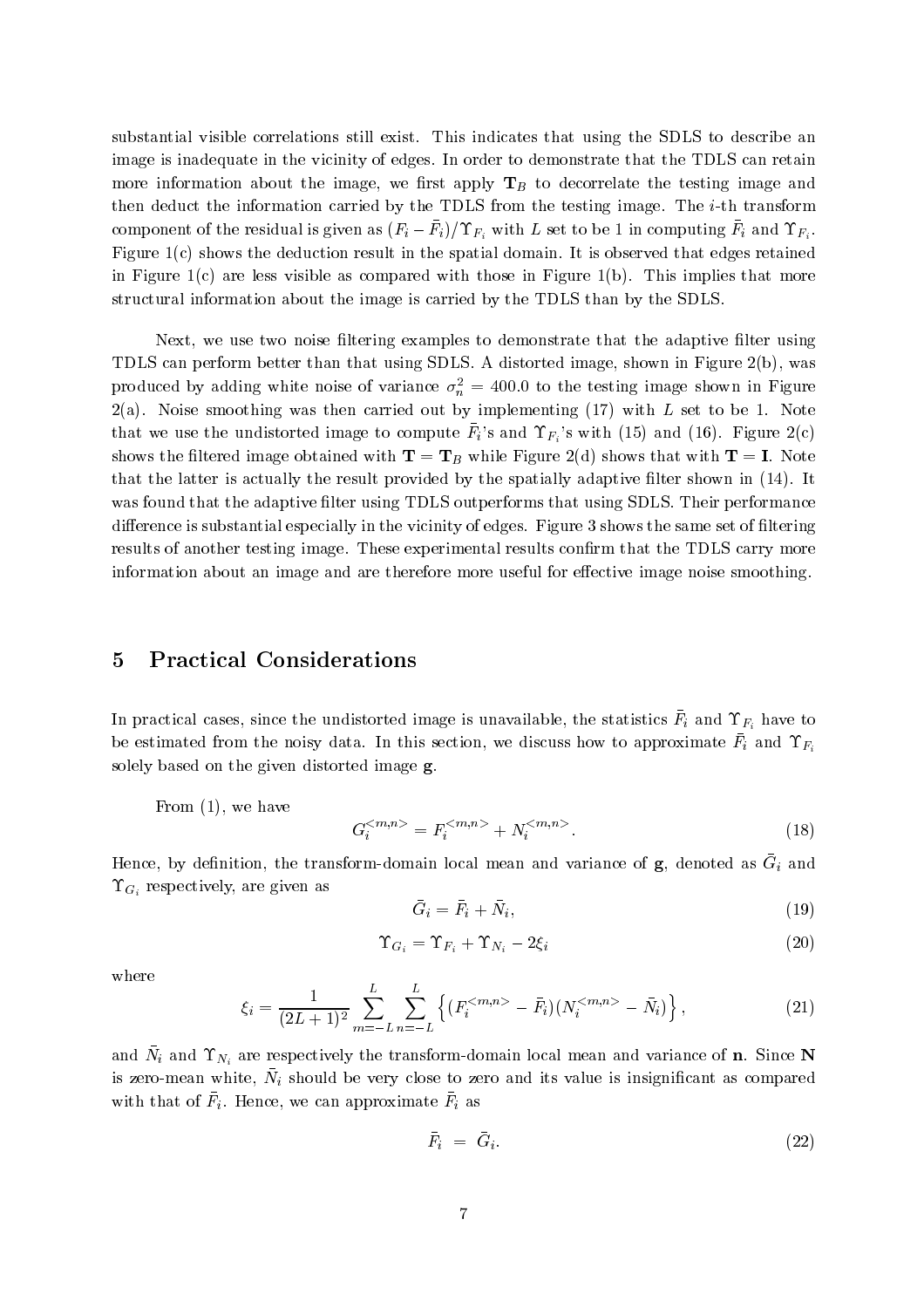Based on the assumption that N is independent of F, it is expected that the value of  $\xi_i$  is also much smaller than those of  $\Upsilon_{F_i}$  and  $\Upsilon_{N_i}$ . Moreover, since **N** is stationary with variance  $\sigma_n^2$ ,  $\Upsilon_{N_i}$ can be well approximated by  $\sigma_n^2$ . Consequently, we can approximate  $\Upsilon_{F_i}$  as

$$
\Upsilon_{F_i} = \max \left\{ \Upsilon_{G_i} - \sigma_n^2, 0 \right\}.
$$
\n(23)

Note that the maximum value is taken to guarantee the positive nature of the variance.

#### 6Simulation Results

Here, we present our experimental results where all local statistics required were estimated from the distorted image itself.

For the distorted image shown in Figure  $2(b)$ , the filtering result obtained with the transform-domain adaptive filter (TAF) is shown in Figure 4(a), while the result of the spa*tially adaptive filter* (SAF) is shown in Figure 4(b). For the distorted image shown in Figure  $3(b)$ , the two filtered images obtained respectively with TAF and SAF are shown in Figures  $5(a)$ and  $5(b)$ .

For objective comparison, we provide in Table 1 the signal-to-noise ratio improvement  $(SNRI)$  of the above filtered images. To offer a detailed quantitative comparison, we also segmented the image into edge and level regions and then computed the SNRIs in these two regions separately. These figures reveal that, although SAF has a better SNRI in the level regions, its performance in the edge regions is poor; whereas, for TAF, there is a large SNRI in the edge regions. Since the SNRI is usually criticized to be an inappropriate measure in evaluating the image restoration performance, we also used the performance measure proposed in [21] in our comparative study. This measure is termed Restoration Score (RS) and was found to be more appropriate than the SNRI as a performance index for image restoration. The measurement is based on the weighted sum of delity improvement of each image pixel, and the main properties of the human visual system are incorporated through the weighting factors. The RS's of the performed ltering experiments are reported in Table 1. It is also shown that TAF is superior to SAF.

By visual inspection, one can get an overall impression that Figures  $4(a)$  and  $5(a)$  are of visually better quality than Figures 4(b) and 5(b). When looking into detail, one can observe some annoying artifacts in the neighborhood of the edges in Figures 4(b) and 5(b). Whereas, in Figure  $4(a)$  and  $5(a)$ , these artifacts are reduced and sharp edges are preserved. This subjective observation along with the above ob jective comparison justies that TAF does a better job of image noise smoothing.

Finally, we remark that all the experimental results presented in this paper were obtained with  $L = 1$ . From our other noise filtering experiments which applied larger values of L, such as  $L = 2$  and  $L = 3$ , we got the following observation. By increasing the value of L, although noise smoothing is improved to some extent, the performance on preservation of image details is not so good as that with smaller value of  $L$ . In view of this and the fact that increasing  $L$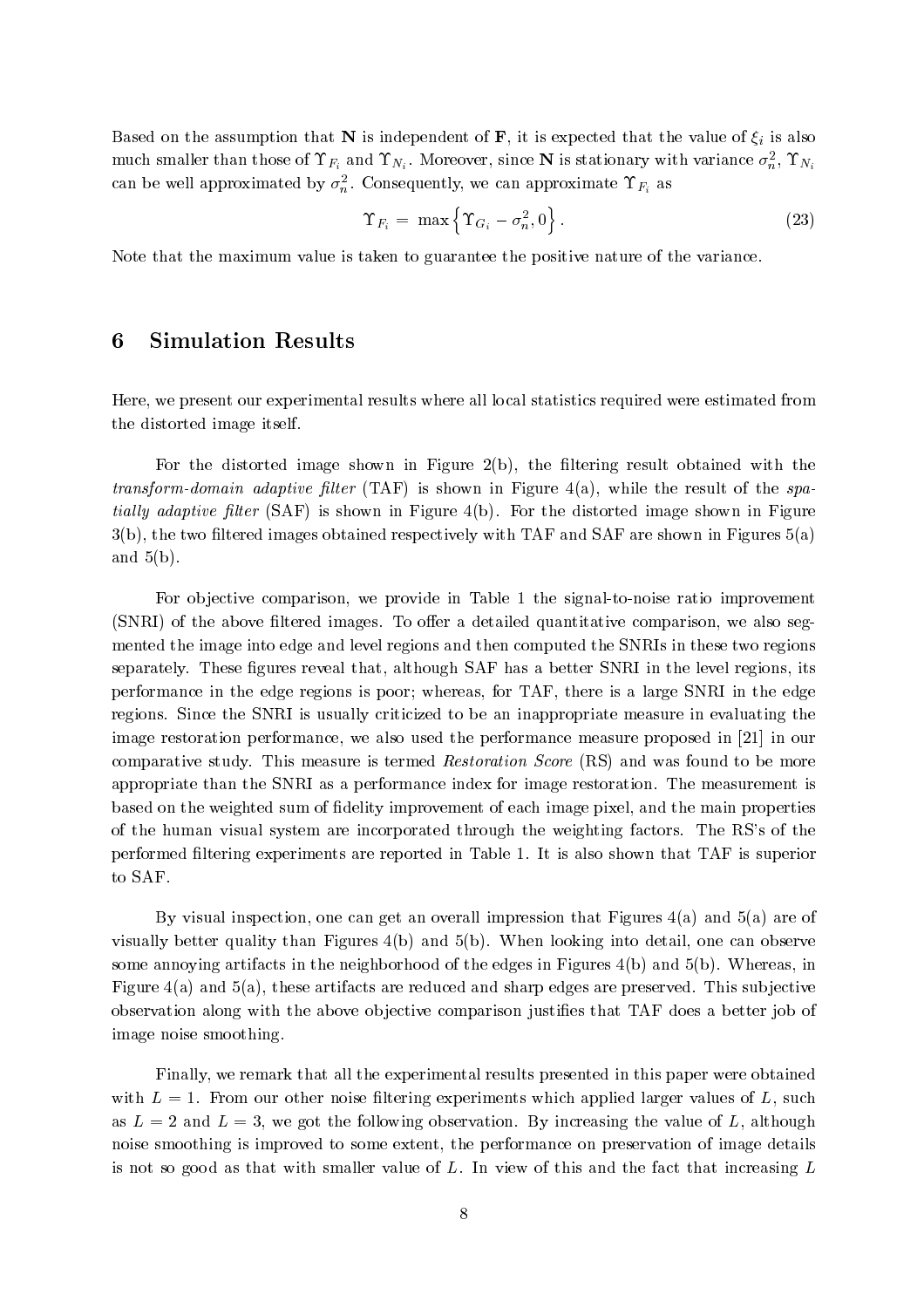in the estimation will also increase the complexity of the filtering algorithm, it is in general not worthwhile to apply a larger value of L.

#### 7Conclusions

Image noise filtering has been widely perceived as an estimation problem in the spatial domain. However, the fact that image pixels are highly correlated makes filtering techniques based on spatial-domain estimation ineffective. In this paper, we tackled the noise filtering problem as an estimation in an uncorrelated transform domain. We then formulated a local LMMSE estimation of the uncorrelated image components, and ended up with a transform-domain adaptive LMMSE filter. The potential superiority of the proposed approach over the conventional spatial-domain approaches has been demonstrated through a number of experiments. The improvement gained by the proposed approach is due to the exploitation of the transform-domain local statistics rather than the *spatial-domain local statistics*.

The main idea we put forward in this paper is that image decorrelation can help to improve the performance of image noise filtering. The introduction of image decorrelation provides an additional means to incorporate useful a *priori* information about the solution into the filtering process, and therefore offers a valuable opportunity to improve the filtering performance. The proposed approach to noise ltering is derived from this idea. The noise ltering algorithm we devised, however, represents just a simple paradigm of the proposed approach, in which the computation of the transform-domain local statistics is a natural adaptation from the spatialdomain. As in spatially adaptive LMMSE filtering techniques, where filtering performance can be improved by refining the estimation of the spatial-domain local statistics, there is still room for advancement of the proposed transform-domain adaptive LMMSE ltering.

## References

- [1] A. K. Jain, Fundamentals of Digital Image Processing, Prentice-Hall, Englewood Cliffs, New Jersey, (1989).
- [2] W. K. Pratt, 'Generalized Wiener filtering computation techniques,' IEEE Trans. Comput., C-21, 636-641 (1972).
- [3] W. K. Pratt, *Digital Image Processing*, Wiley, New York, (1978).
- [4] B. R. Hunt and T. M. Cannon, 'Nonstationary assumptions for Gaussian models of images,' IEEE Trans. Syst., Man, Cybern., SMC-6, 876-881, (1976).
- [5] H. T. Trussell and B. R. Hunt, 'Sectioned methods for image restoration,' IEEE Trans. Acoust., Speech, Signal Processing, **ASSP-26**, 157-164, (1978).
- [6] J. S. Lee, `Digital image enhancement and noise ltering by use of local statistics,' IEEE Trans. Pattern Anal. Mach. Intell.,  $\text{PAMI-2}(2)$ , 165-168 (1980).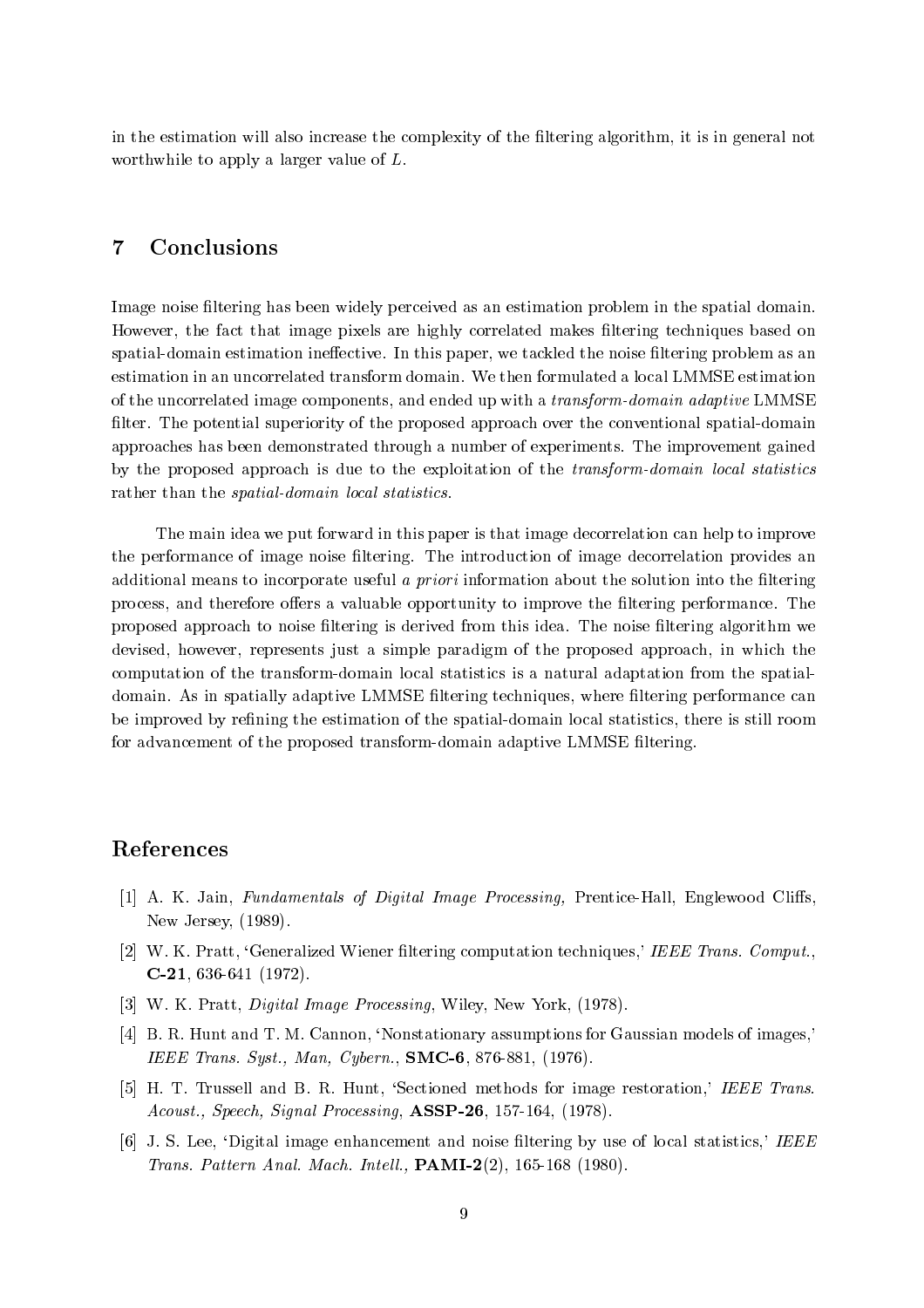- [7] S. A. Rajala and R. J. P. de Figueiredo, 'Adaptive nonlinear image restoration by a modified Kalman filtering approach,' IEEE Trans. Acoust., Speech, Signal Processing, ASSP-29. 1033-1042, (1981).
- [8] J. S. Lee, 'Refined filtering of images using local statistics,' Computer Graphics and Image Processing, 15, 380-389 (1981).
- [9] P. Chan and J. S. Lim, 'One-dimensional processing for adaptive image restoration,' IEEE Trans. Acoust., Speech, Signal Processing, ASSP-33(2), 117-125 (1985).
- [10] D. T. Kuan, A. A. Sawchuk, T. C. Strand and P. Chavel, 'Adaptive noise smoothing filter for image with signal-dependent noise,' IEEE Trans. Pattern Anal. Mach. Intell.,  $PAMI-7(2)$ , 165-177 (1985).
- [11] F.-C. Jeng and J. W. Woods, `Inhomogeneous Gaussian image models for estimation and restoration,' IEEE Trans. Acoust., Speech, Signal Processing, ASSP-36(8), 1305-1312 (1988).
- [12] B. Mahesh, W. J. Song and W. A. Pearlman, 'Adaptive estimators for filtering noisy images,' Opt. Eng.,  $29(5)$ ,  $488-494$  (1990).
- [13] L. S. Davis and A. Rosenfeld, `Noise cleaning by iterated local averaging,' IEEE Trans. Systems Man Cybernet., SMC-8, 705-710, (1978).
- [14] D. C. C. Wang and A. H. Vagnucci and C. C. Li, `Gradient inverse weighted smoothing scheme and the evaluation of its performance,' Compt. Graphics Image Processing, 15, 167-181, (1981).
- [15] A. C. Bovick and T. S. Huang and D. C. Munson, 'A generalization of median filtering using linear combinations of order statistics,' IEEE Trans. Acoust., Speech, Signal Processing, ASSP-31, 1342-1350, (1983).
- [16] Y. H. Lee and A. S. Kassam, 'Generalized median filtering and related nonlinear filtering techniques,' IEEE Trans. Acoust., Speech, Signal Processing, ASSP-33, 672-683, (1985).
- [17] J. S. Lee, 'Digital image smoothing and the sigma filter,' Computer Vision Graphics Image Processing, 24, 255-269, (1983).
- [18] R. T. Chin and C.-L. Yeh, `Quantitative evaluation of some edge-preserving noise-smoothing techniques,' Computer Vision Graphics Image Processing, 23, 67-91, (1983).
- [19] G. A. Mastin, 'Adaptive filters for digital image noise smoothing: an evaluation,' Comput. Vision Graphics Image Processing, 31, 103-121 (1985).
- [20] K. R. Rao and P. Yip, Discrete Cosine Transform: Algorithms, Advantages and Applications, Academic Press, (1990).
- [21] S. S. O. Choy, Y.-H. Chan and W.-C. Siu, `New image restoration performance measures with high precision,'  $Opt.$  Eng.,  $36(4)$ , 1035-1043 (1997).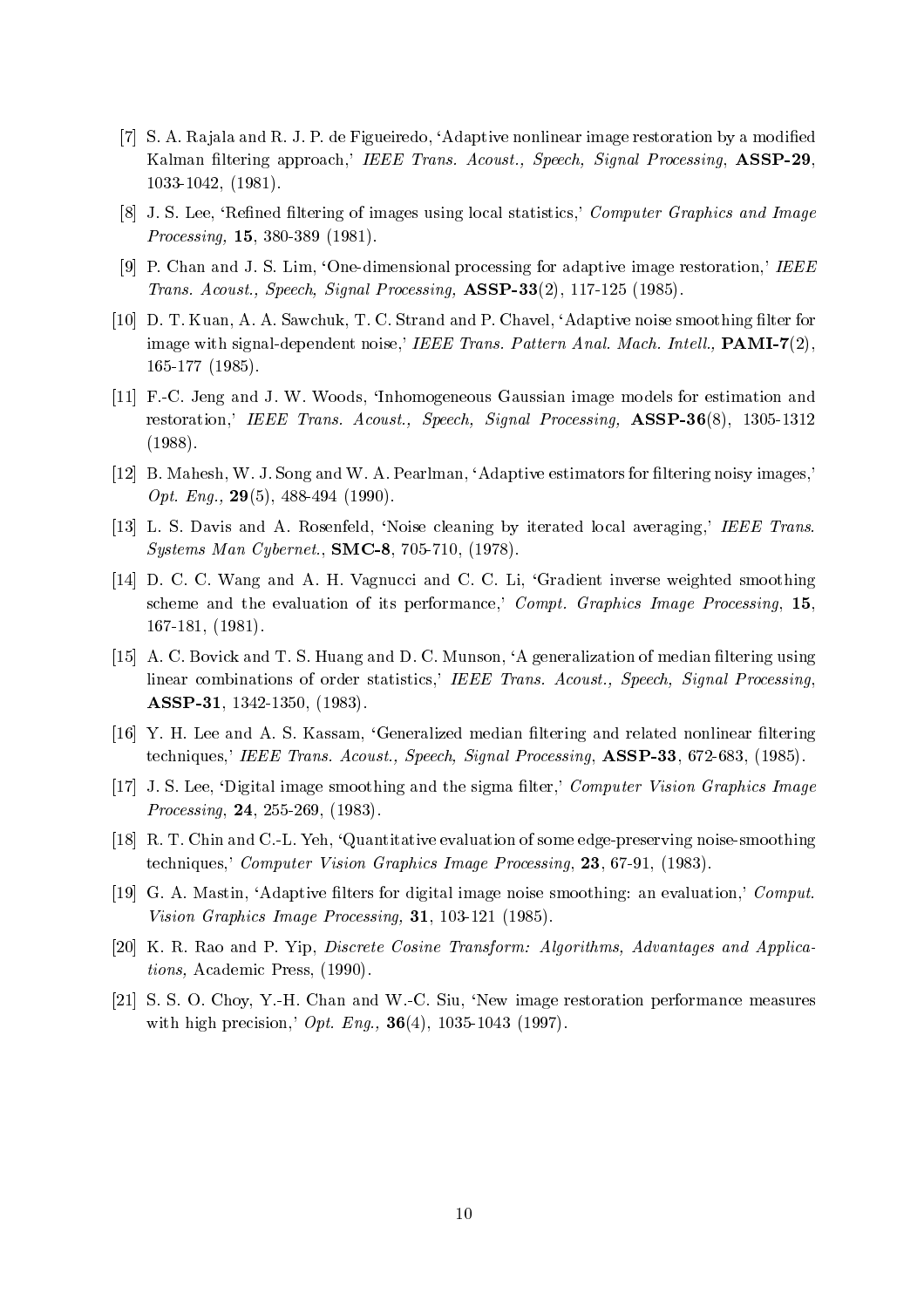| lmage          | SNR Improvement |            |            | Restoration Score [21] |            |
|----------------|-----------------|------------|------------|------------------------|------------|
|                | Image           | Filtering  | Filtering  | Filtering              | Filtering  |
|                | Region          | Using SDLS | Using TDLS | Using SDLS             | Using TDLS |
| Figure<br>2(b) | overall         | $2.83$ dB  | $3.71$ dB  | 0.250                  | 0.436      |
|                | edge            | $-0.16$ dB | $2.23$ dB  |                        |            |
|                | level           | $7.33$ dB  | 4.27dB     |                        |            |
| Figure<br>3(b) | overall         | $4.28$ dB  | $4.25$ dB  |                        |            |
|                | edge            | $2.39$ dB  | $3.15$ dB  | 0.418                  | 0.476      |
|                | level           | $6.95$ dB  | 5.48 dB    |                        |            |

Table 1: Performance Measurements of the Adaptive Filtering Using SDLS and TDLS.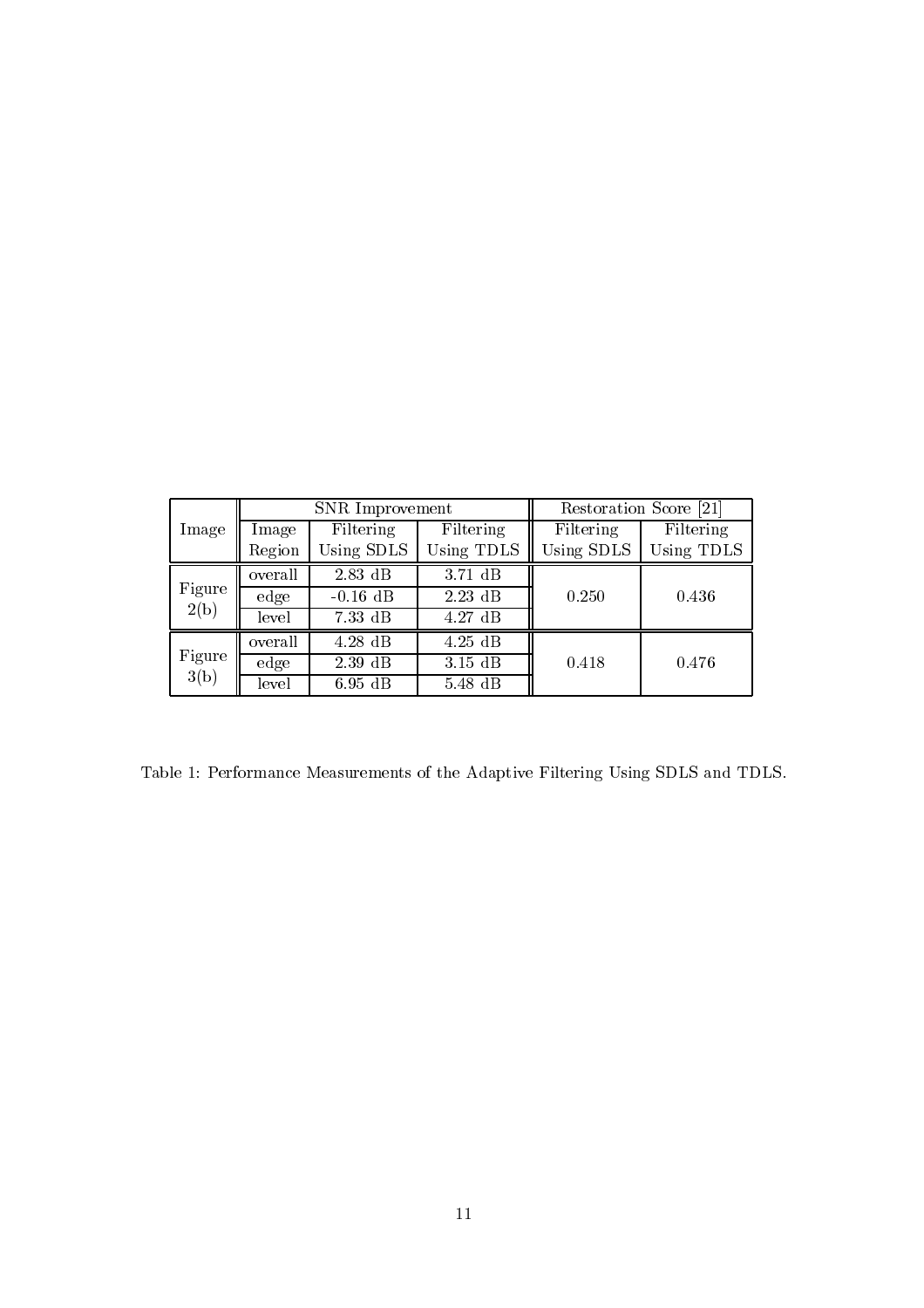

(a) Original Image





(b) image where spatial-domain (c) image where transform-domain local statistics are deducted local statistics are deducted

Figure 1: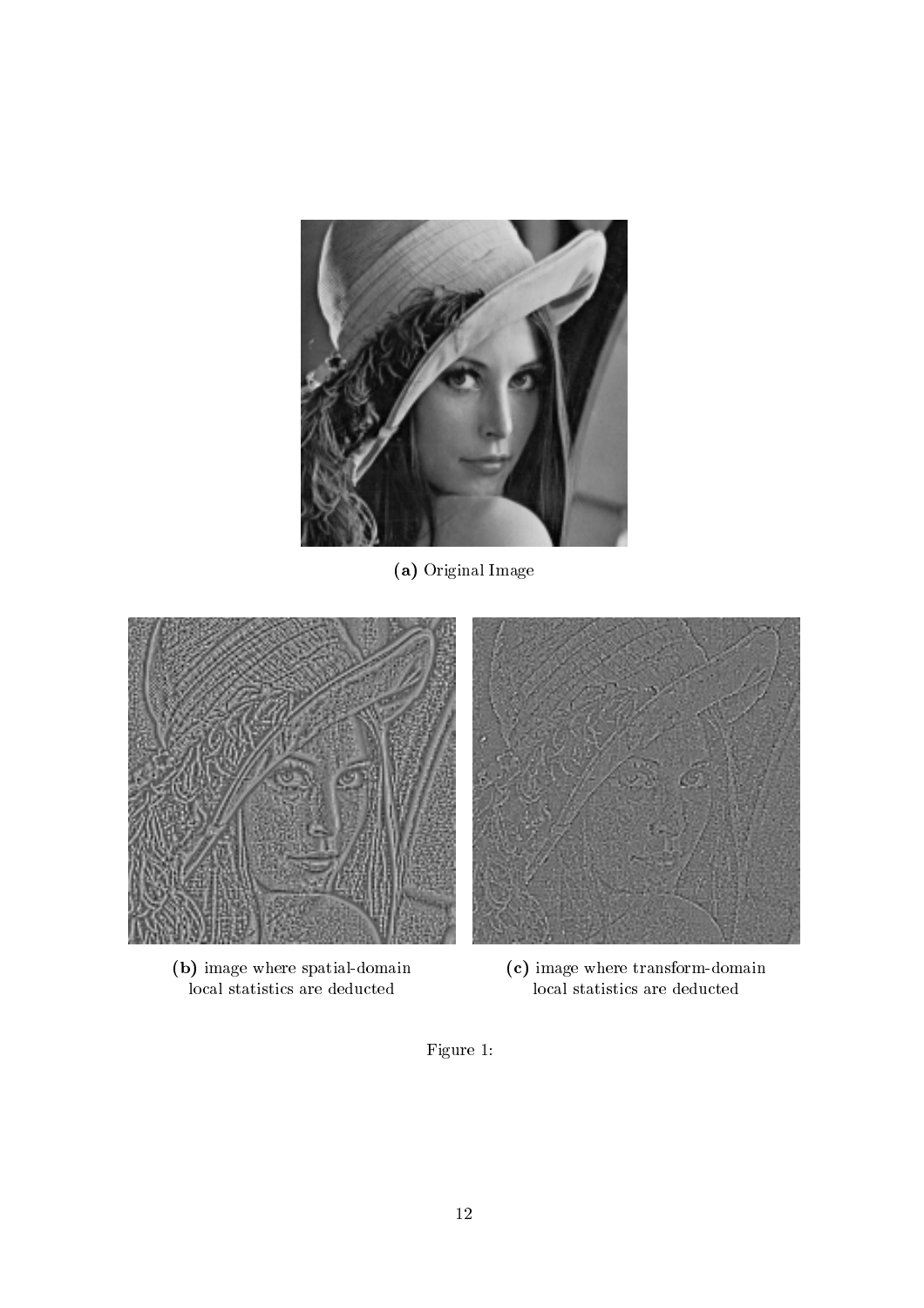

Figure 2: Adaptive noise filtering results for a testing chart, where local statistics were obtained from the undistorted image. (a): original image; (b): distorted image; (c): result of adaptive filtering using transform-domain local statistics; (d): result of adaptive filtering using spatialdomain local statistics.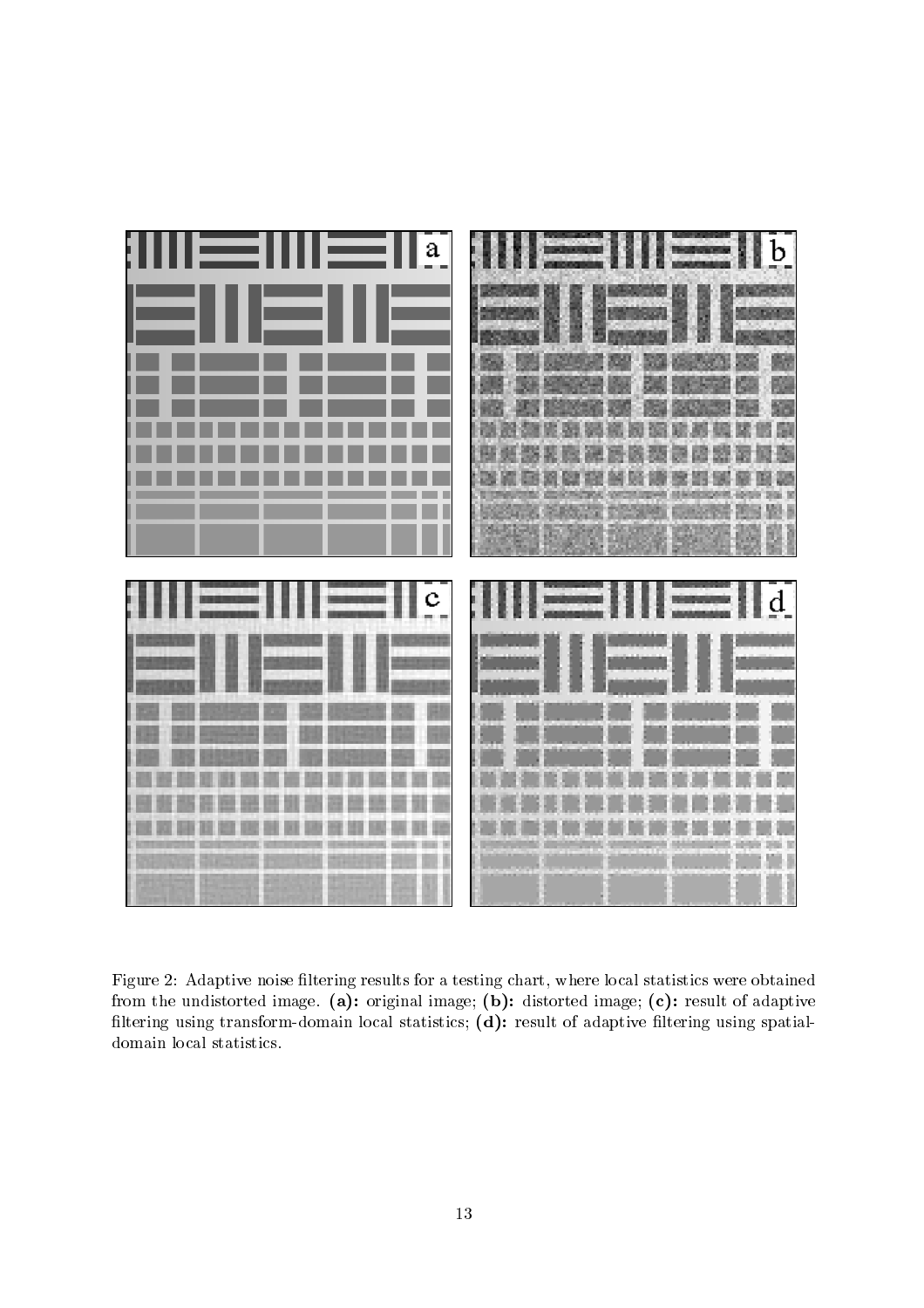

Figure 3: Adaptive noise filtering results for image 'lenna', where local statistics were obtained from the undistorted image. (a): original image; (b): distorted image; (c): result of adaptive filtering using transform-domain local statistics; (d): result of adaptive filtering using spatialdomain local statistics.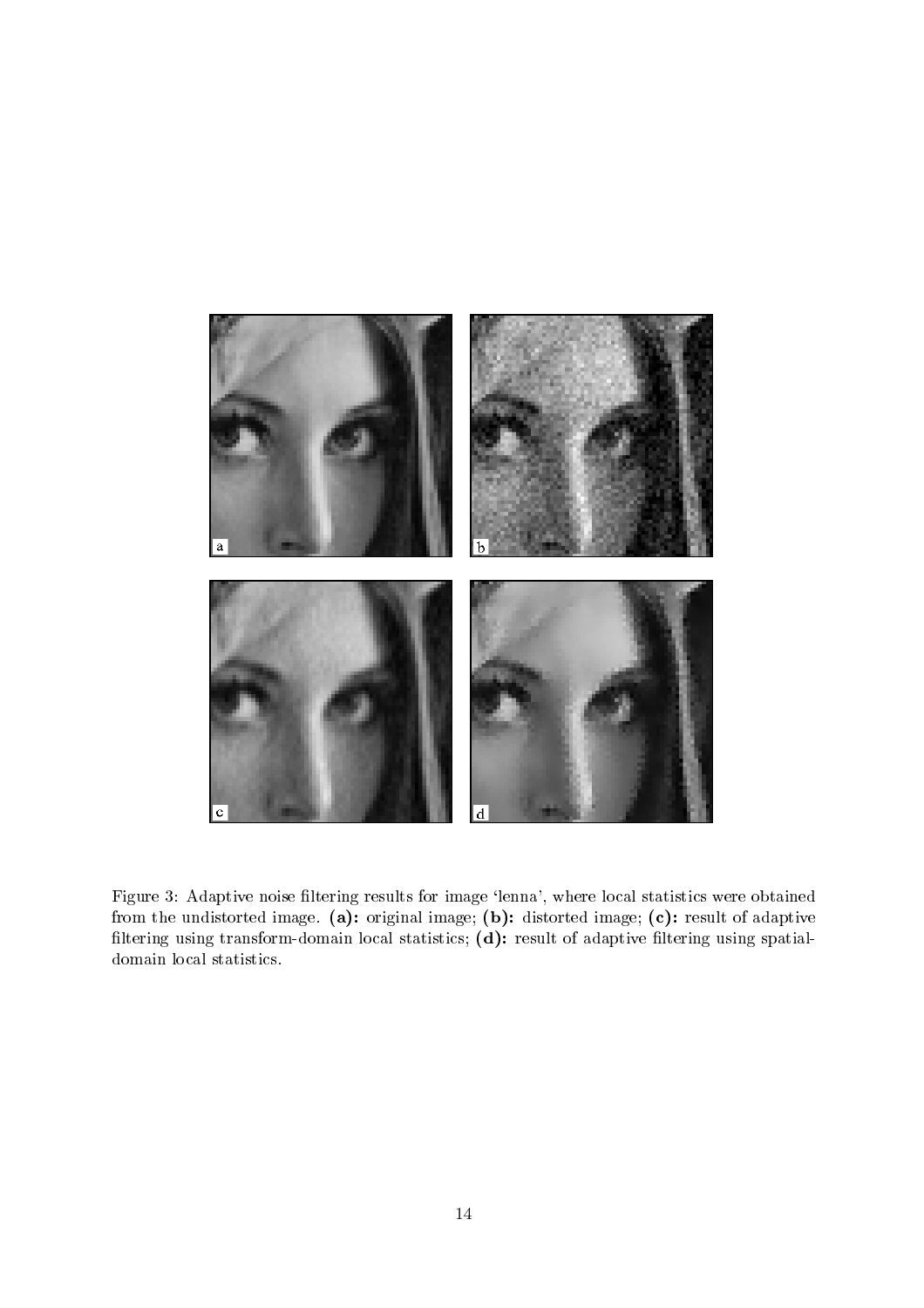

Figure 4: Practical results of adaptive noise filtering for a testing chart, where local statistics were estimated from the distorted image. (a): result of adaptive filtering using transformdomain local statistics; (b): result of adaptive filtering using spatial-domain local statistics.